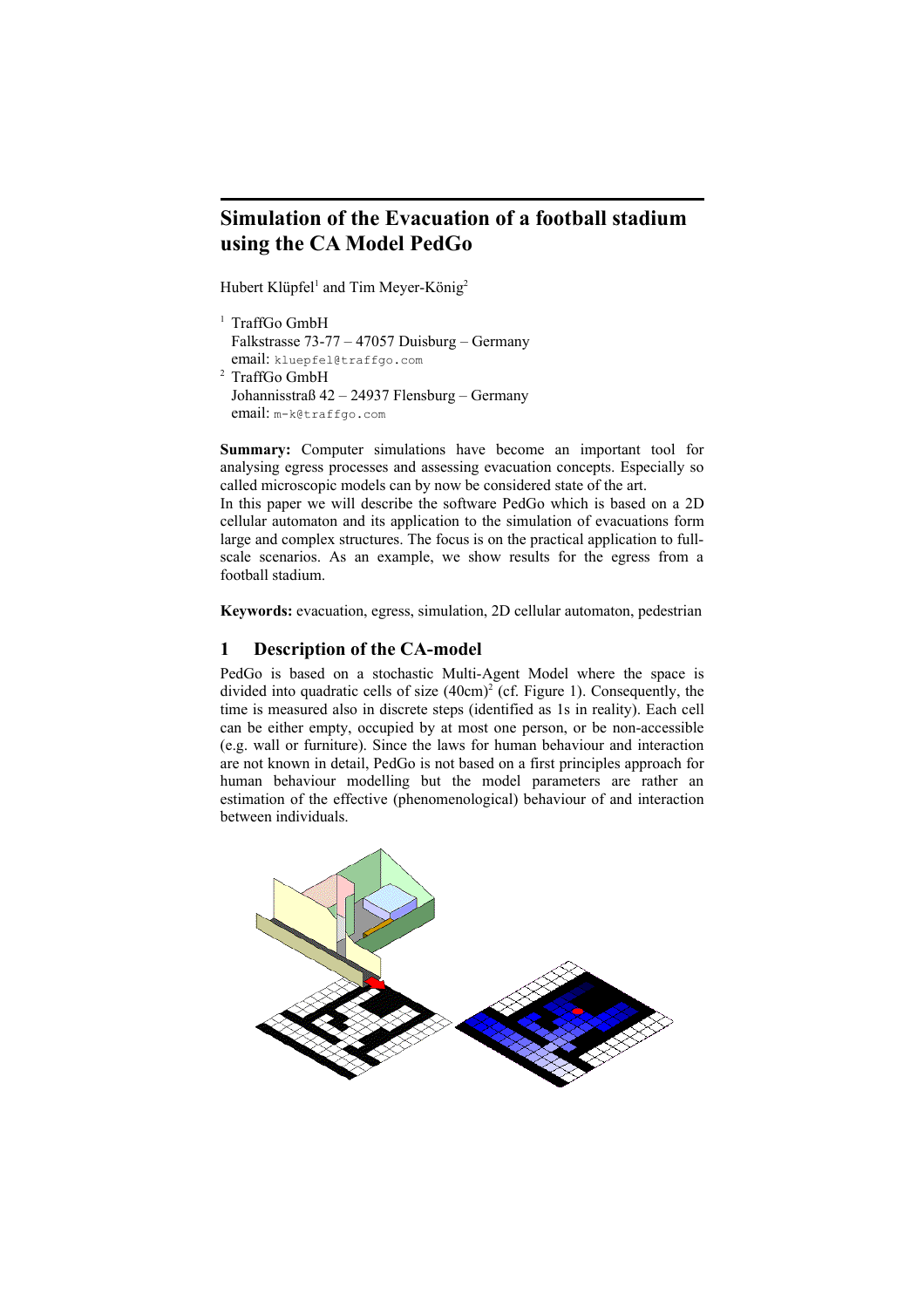<span id="page-1-0"></span>**Fig. 1** Representation of the geometry as a grid of cells. The orientation potential is indicated by the shading. The darker the shade is the larger is the distance to the exit.

The orientation of the persons when leaving a building or vessel is usually based on the signage. The routes are represented in the model by a piece of information about the distance to the next exit, respectively destination put into each cell (cf. Figure 1, right).

For complex geometries, several potentials can be defined. Then, the population is divided into groups and each group is assigned to a different potential.

The transition probabilities are then given by:

$$
p_i = e^{-\frac{(P_i - P_0)}{S}}
$$

 $p_{i, \text{current direction}} \rightarrow p_{i, \text{current direction}} \cdot \Theta$ 

where  $P_i$  is the potential value of cell *i*,  $P_0$  the potential value for the current cell, and  $p_i$  is the probability for transition to cell  $i$  (without the necessary normalization constant). The so called inertia Θ favours the movement into the current direction, i.e. every pedestrian has a direction, even if she stands still. The computation of the potential values  $P_i$  is based on an extended Manhattan metric (with eight neighbouring cells) and an additional smoothing algorithm. Basically, for a hallway with the exit at the left, the potential value is 10 times the distance in cells: If the cell index along the hallway is *i*, then  $P_i = 10i$ . This must of course be in accordance with the choice of the parameter *S* in the formulas above (see also table 1 and the following section).

## **2 Validation of the model and calibration of the parameters**

There is a set of six parameters: vmax, tpatience, treact, S, porient, and Θ. S and Θ are explained by equations (1) and (2).  $v_{\text{max}}$  is the free walking speed, after a pedestrian has been waiting in a queue  $(v=0)$  for the time t<sub>patience</sub> he changes his strategy and follows another route (routes are represented by potentials as explained above). The reaction time t<sub>react</sub> is the individual off-set before movement starts and finally p<sub>orient</sub> is the probability for stopping  $(v=0)$ , which is applied in every time-step. The fundamental diagram of the model (for a long hallway) is shown in figure 2. The parameters used in the simulation of the evacuation of the sports stadium can be found in table 1. For the calculation of the fundamental diagram, the walking speed was set to 2 to 5 cells per time-step and the orientation frequency to 0 to 0.3. All the other parameters are as in table 1.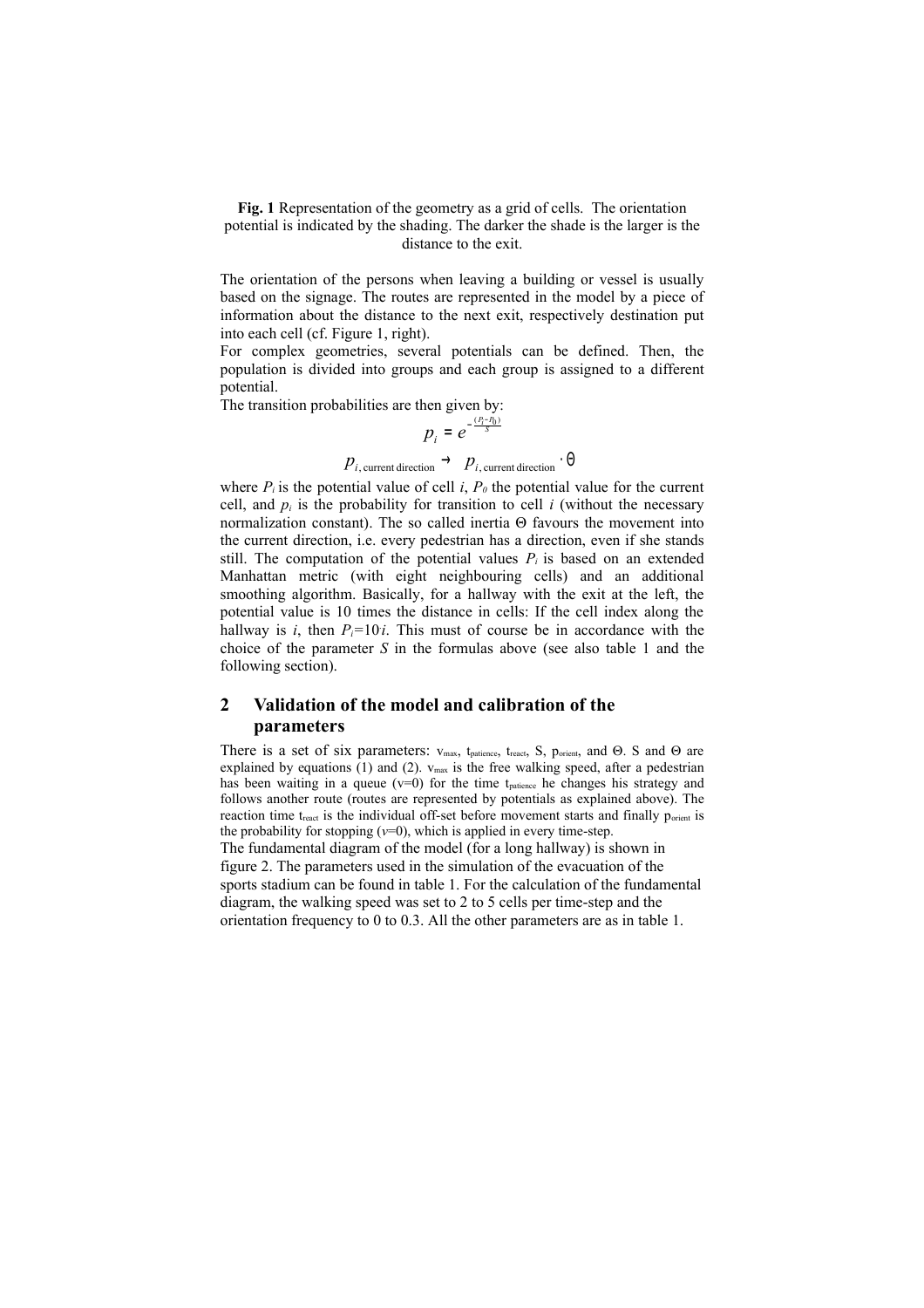

**Fig. 2** Fundamental diagram for a hallway with uni-directional flow. Empirical curve adapted from [\[4](#page-5-0)].

## **3 Simulation of the evacuation of a football stadium**

The structure investigated in this example is a football stadium which consists of seven levels. Of course, these levels can not really be considered floors in the same sense as for, e.g. an office building. However, in order to simulate the process correctly, seven levels had to be defined, since all the stairs are projected on the floor below in the model. Accordingly, the horizontal free walking speed is divided by two on stairs, which is a combination of the reduced walking speed along the incline and the geometrical factor (cos α, where α is the angle of the stairs). The parameters used in the simulation are shown in table 1. The model defined in the previous section is sufficient to simulate also very complex scenarios like the football stadium without additional enhancements. Figure 3 shows simulation results for the stadium.

|                                                                               | Minimum  | Maximum | Mean | Standard<br>Deviation | Unit          |
|-------------------------------------------------------------------------------|----------|---------|------|-----------------------|---------------|
| Free walking<br>speed $v_{\text{max}}$                                        | 4        | 4       |      |                       | cells/s       |
| Patience t <sub>patience</sub>                                                | 5000     | 5000    |      |                       | S             |
| Sway S                                                                        |          |         | 3    |                       | 0.1a          |
|                                                                               |          |         |      |                       | $=4cm)$       |
| Reaction time treact                                                          | 0        | 0       |      |                       | S             |
| Orientation                                                                   | $\Omega$ | 0       |      |                       | $\frac{0}{0}$ |
| frequency p <sub>orient</sub>                                                 |          |         |      |                       |               |
| Inertia $\Theta$                                                              |          | 5       |      |                       | $\frac{0}{0}$ |
| Table 1 The parameters are distributed according to a Gaussian with the tails |          |         |      |                       |               |

cut off.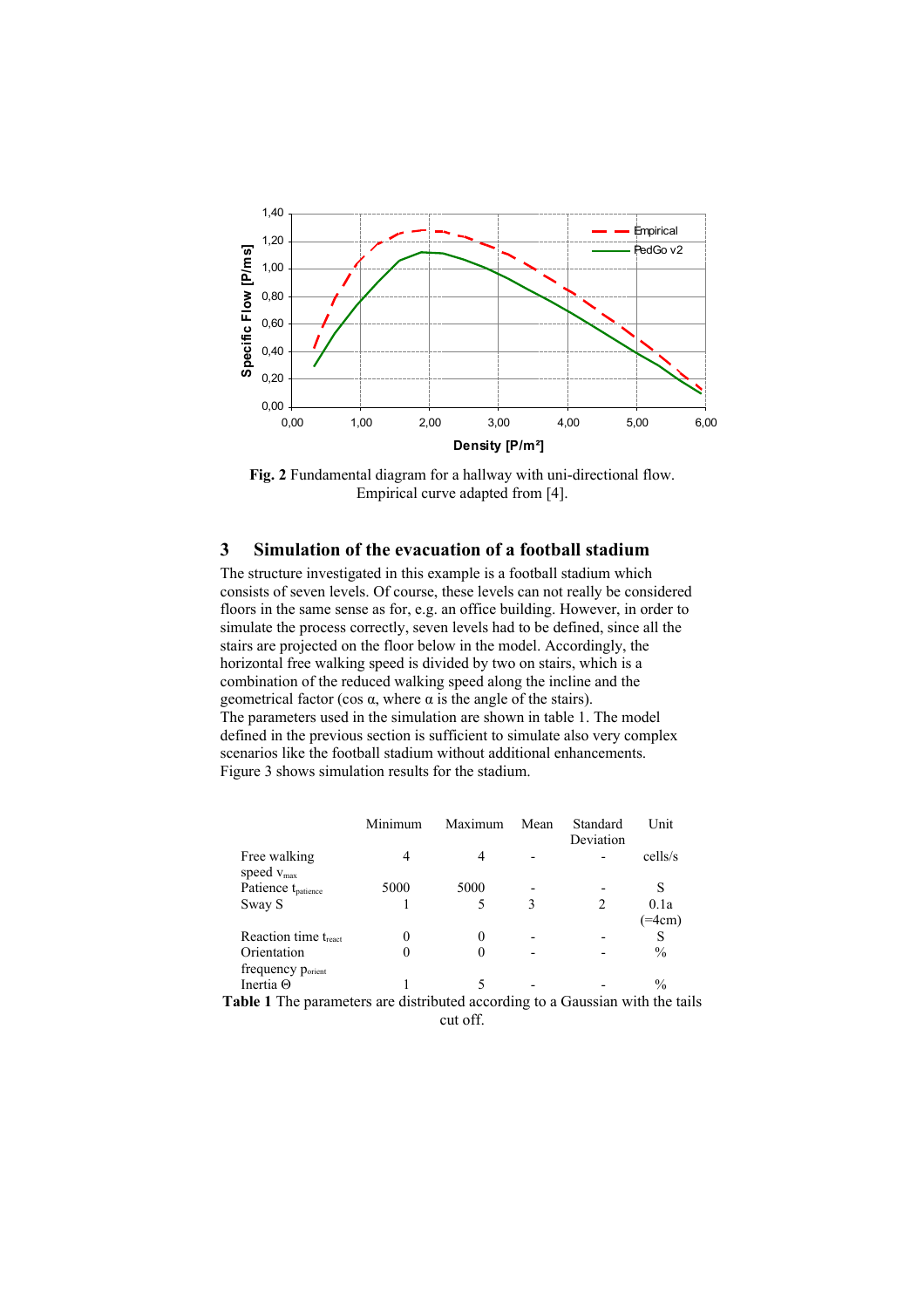

**Fig. 3** Sketch of the stadium.

An important information is where congestion occurred. Congestion is easily defined by the local density. We use the following measure: Local congestion is defined by a density that is higher than 4 Persons per square meter. If this density is exceeded for longer than 10% of the overall egress time, the congestion is called significant. [Fig. 1](#page-1-0) shows the areas of significant congestion.



<span id="page-3-0"></span>**Fig. 4** Analysis of the densities occurred during the simulation. The red areas indicate significant congestion as defined in the text.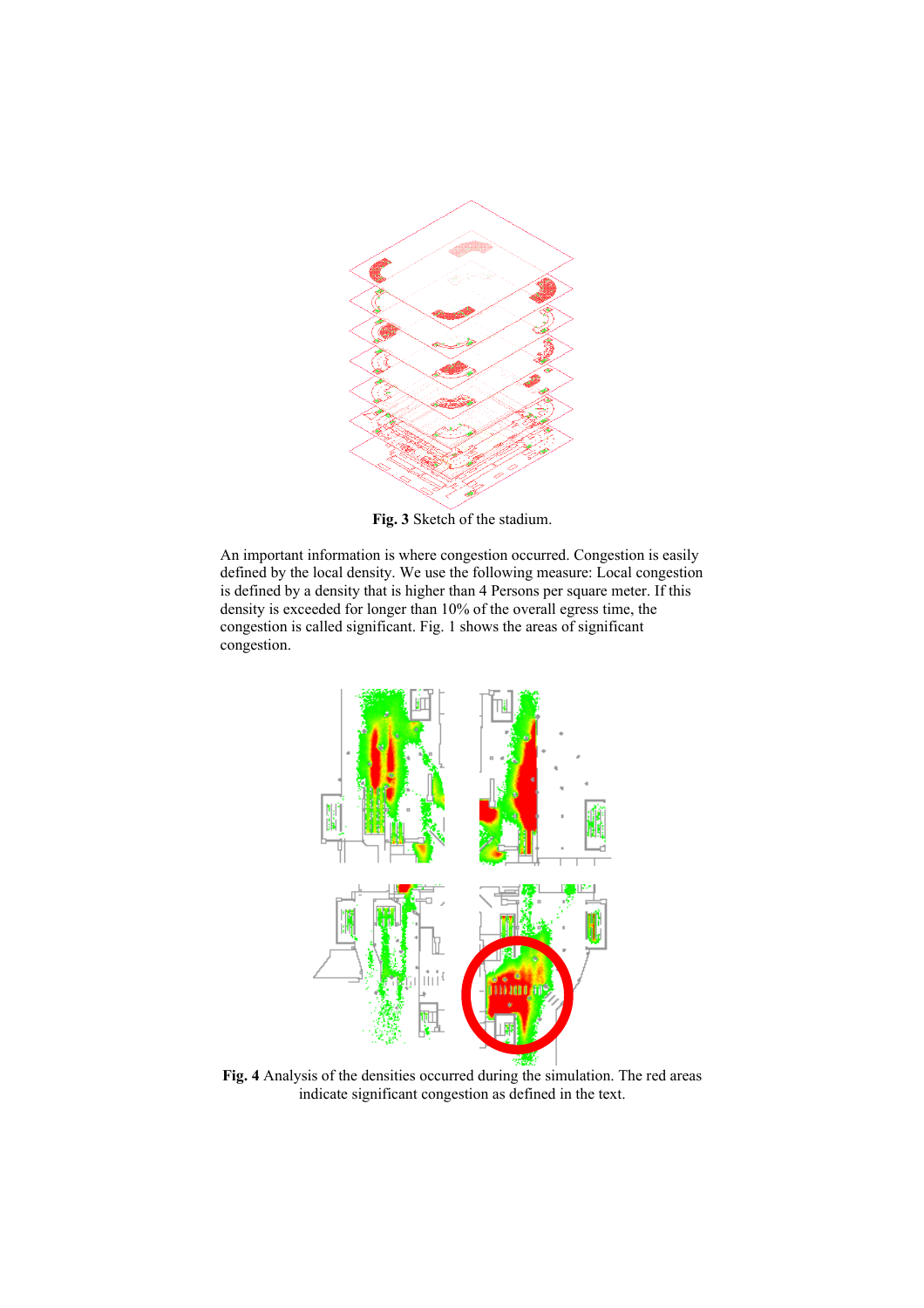We have investigated three different scenarios concerning the population characteristics:

| 3.1<br>Case 1        |                |          |      |                |               |
|----------------------|----------------|----------|------|----------------|---------------|
|                      | Min            | Max      | Mean | StdDev         | Units         |
| Walking speed.       | 4              | 4        |      |                | cells/s       |
| Patience             | 5000           | 5000     |      |                | S             |
| Sway                 | 1              | 5        | 3    | $\mathfrak{D}$ | 0.1a          |
|                      |                |          |      |                | $( = 4cm)$    |
| Reaction time        | 0              | $\theta$ |      |                | S             |
| Orientation          | 0              | $_{0}$   |      |                | $\frac{0}{0}$ |
| Inertia              |                | 5        |      |                | $\frac{0}{0}$ |
| Case 2<br>3.2        |                |          |      |                |               |
|                      | Min            | Max      | Mean | StdDev         | Units         |
| Walking speed.       | $\mathfrak{D}$ | 5        | 3    |                | cells/s       |
| Case 3<br>3.3        |                |          |      |                |               |
|                      | Min            | Max      | Mean | StdDev         | Units         |
| Walking speed.       | $\overline{c}$ | 5        | 3    | 1              | cells/s       |
| <b>Reaction time</b> | 0              | 30       | 15   | 5              | S             |
| Orientation          | 0              | 30       | 15   | 5              | $\frac{0}{0}$ |

The results for the different cases are compared in [Fig. 4](#page-3-0).



**Fig. 5** Results for the different scenarios.

## **4 Summary and Conclusions**

We have briefly described a two dimensional cellular automaton model for the simulation of crowd movement and evacuation processes. The model has been applied to simulate the egress from a sports stadium. The results obtained are within those provided by observations from the staff. The approach provides two big advantages: 1) it is rather easy to handle and therefore efficient, 2) animations can be generated from the simulation which